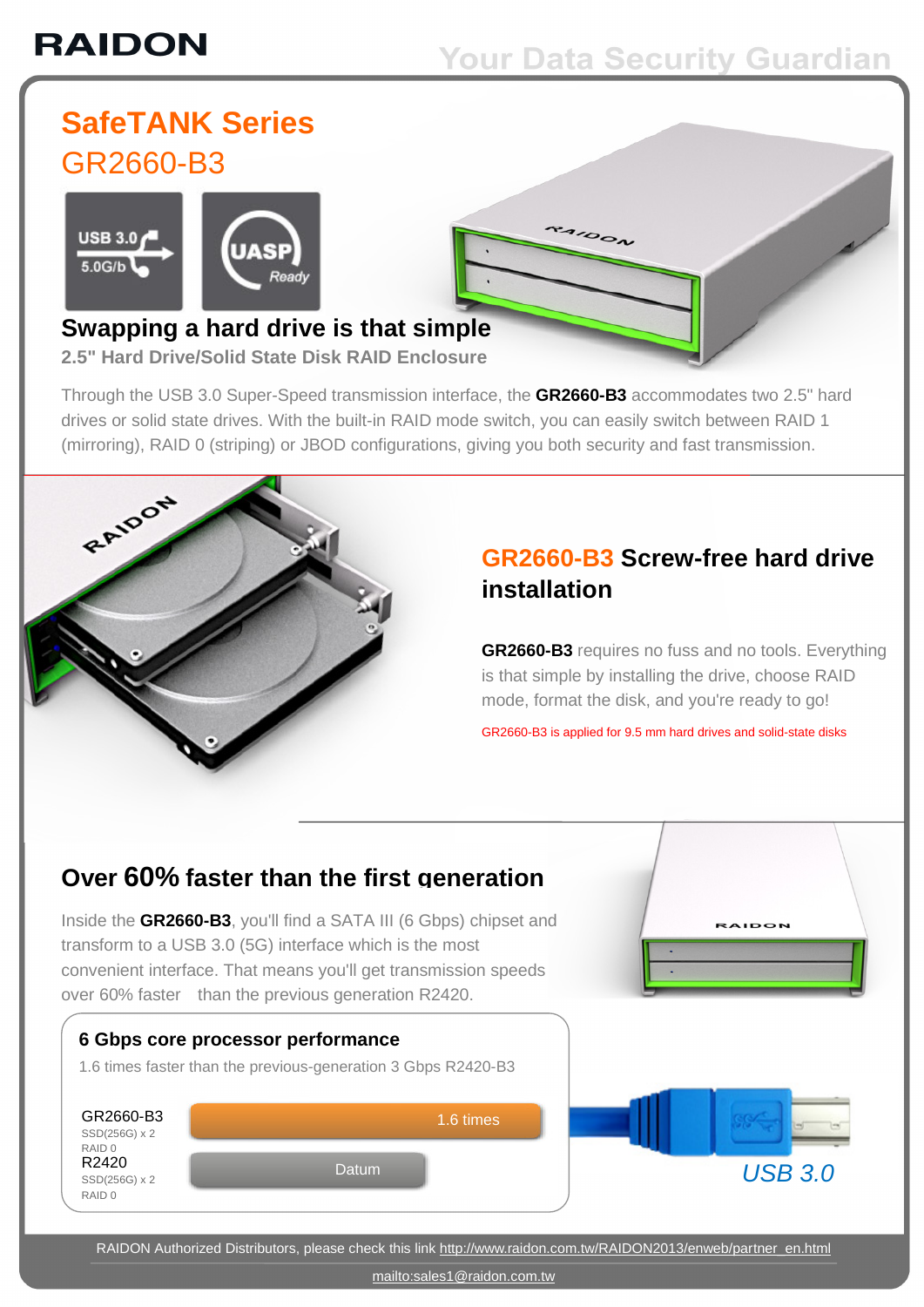#### **GR2660-B3 have three configuration modes to suit every needs**

**GR2660-B3** has three configuration modes built-in: RAID 1 (Safe Mode), RAID 0 (Speed Mode), and JBOD (Two Independent Volumes) for you to choose according to your needs.

#### JBOD Independent Volume Mode

In this mode, you can install two disks that have different volumes and use them independently. There is no RAID configuration and without special safety or speed differences. You can also use this mode in apply with other RAIDON modules.

#### RAID 0 Speed Mode

The two disks are merged into one disk, providing no data security. When saving data, the data is divided into a number of segments corresponding to the number of disks. The segments are written to the disks simultaneously, making RAID 0 the fastest of the modes.

#### RAID 1 Safe Mode

RAID 1 refers to mirroring. All data that is saved on the main disk is also written identically to the mirror disk. When the main disk is damaged, the mirror disk takes over the main disk. This makes RAID 1 the safest of the modes.





### **Aluminum: Reliability & Safety**

The casing of the **GR2660-B3** is made of highly recyclable aluminum. The casing completely encloses the disks inside, protecting the high-capacity disks and data when it is on the move or in a backpack. Not only is the casing made of sturdily-built aluminum alloys, the excellent heat dissipation of aluminum also means that it is highly efficient in cooling and absorbing the heat of the internal components, keeping your hard drive safe and right temperature.





### **More power supply**

**GR2660-B3** uses a 12V/2A (24W) external power supply, meaning that you'll never have to worry about running out of power even when you're using a 2TB/7200RPM hard disk. You only focus on your work; the specification issue RAIDON conceives for you.

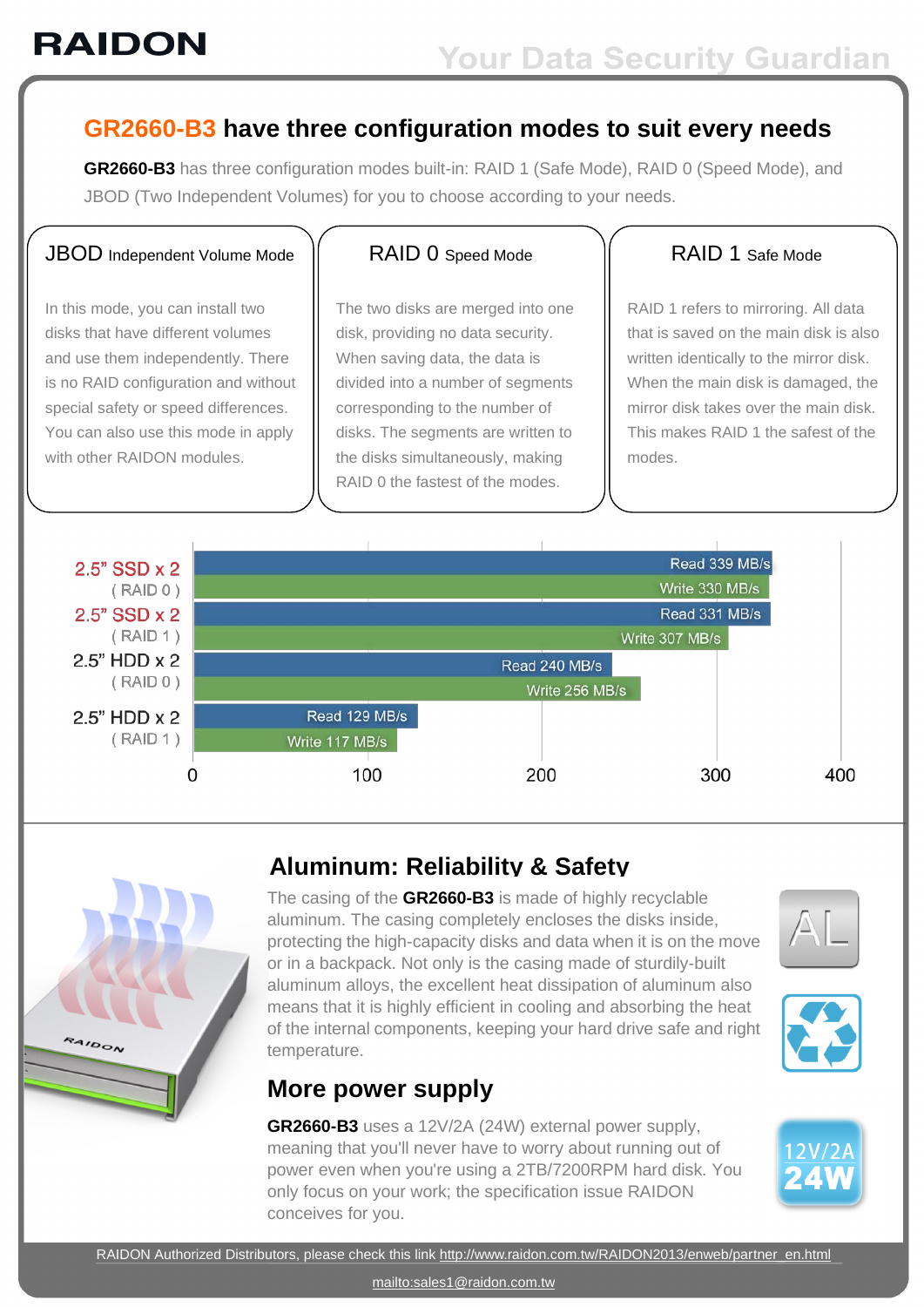## **RAIDON**

### **Your Data Security Guardian**



As a professional photographer, every assignment is an all-new challenge, to protect the huge amount of digital data, fast in build folder and well-managed is important for every professionals. To protect those precious digital data lead to **GR2660-B3**, under RAID 1 mode safely backs up all of your important data in two hard disks. The enormous capacity of the hard disks completely replaces to carry a pile of memory cards. The files imported to the **GR2660-B3** can be managed through software like Adobe LightRoom or Aperture, allowing you to quickly organize your important photos or even helping you quickly find the photo you need.



### **Take your data with you**

In case of your files are too big for internet transmission, but you need to use the same files in different occasions with different equipment, such as, the size of your image or video library may number to 4TB. Then, hard disk swap design is most suitable for your requirement. **GR2660-B3** under JBOD mode, each disk is independently data bank, you can quickly swap to the image library by your choice. Also, use other RAIDON modules to fulfill your needs in different environments. (Disk swapping is only possible under JBOD mode.)



<mailto:sales1@raidon.com.tw>